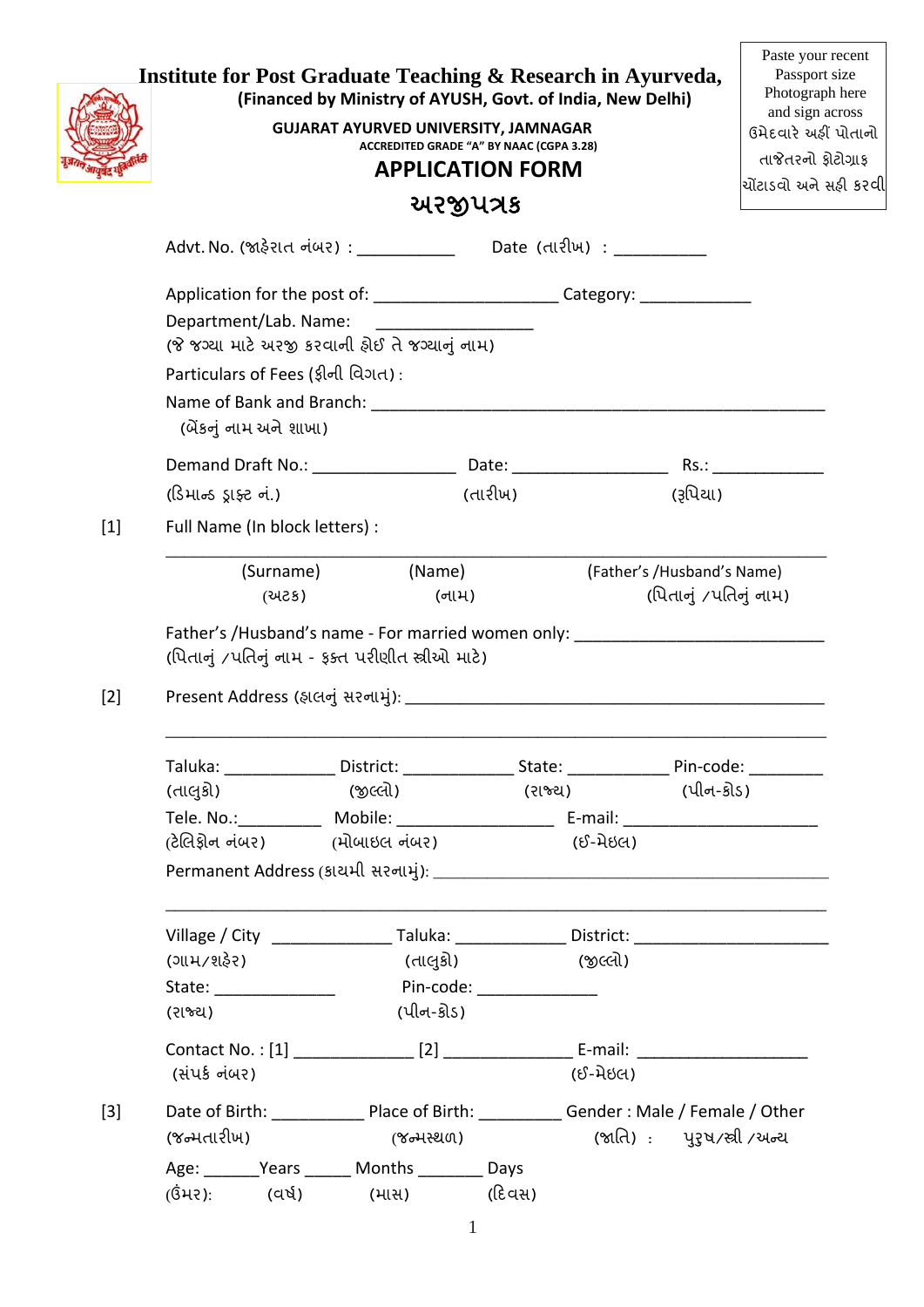- [4] Marital Status: Married/Unmarried/Other(વૈવાિહક દરજ્જો :પરીિણત/ અપરીિણત/ અન્ય)\_\_\_\_
- [5] Religion (ધર્મ):\_\_\_\_\_\_\_\_\_\_\_\_\_\_\_Nationality (રાષ્ટ્રીયતા):\_\_\_\_\_\_\_\_\_\_\_\_\_ Domicile (વતન):\_\_\_\_\_\_\_\_\_
- [6] Specify the category belong to (SC/ST/OBC/EWS/OTHERS): \_\_\_\_\_\_\_\_\_\_\_\_\_\_\_\_\_\_\_\_\_ (Endorse certificate from competent authority if you belong to reserve category)
- (તમે જે વર્ગના રીય તે વર્ગનો ઉલ્લેખ કરવો) (અ.જા./અ.જ.જા/સા.શૈ.પ./ આ.ન.વ./અન્ય)

(જો તમે અનામત વર્ગના ફોય તો સક્ષ્મ સત્તાધિકારીનું પ્રમાણપત્ર રજૂ કરવું.)

- [7] Are you physically handicapped? (Yes / No) : \_\_\_\_\_\_\_\_\_\_\_\_\_\_\_\_\_\_\_\_\_\_\_\_\_\_\_\_\_\_\_ If yes, endorse certificate from competent authority (તમે શારીરિક ખોડખાંપણ ધરાવો છો? જો હા, તો સક્ષમ સત્તાધિકારીનું પ્રમાણપત્ર રજૂ કરવું)
- [8] Mother tongue (માતૃભાષા) ։

| Sr. No.<br>(કમ) | Other Languages Known<br>(બીજી ભાષાની જાણકારી) | Speak<br>(બોલતા) | Read<br>(વાંચતા) | Write<br>(લખતા) |
|-----------------|------------------------------------------------|------------------|------------------|-----------------|
| 1.              |                                                |                  |                  |                 |
| 2.              |                                                |                  |                  |                 |
| 3.              |                                                |                  |                  |                 |

[9] Educational Qualifications (Starting from Standard 10th) (Attach separate sheet for more details, if required) (શૈક્ષણિક લાયકાત ધોરણ-10 થી શરૂ કરીને) (જરૂર જણાયે વધારાની માહિતી અલગ પાનામાં રજુકરવી)

| Sr.<br>No.<br>(54) | Exam. Passed<br>(પાસ કરેલ પરીક્ષા) | Board/University<br>/Institution<br>(બોર્ડ/યુનિ./સંસ્થા) | Passing<br>Year<br>(વર્ષ) | Principal<br>Subjects<br>(મુખ્ય વિષયો) | Percentage/<br>Grade<br>(ટકાવારી/ગ્રેડ) | Remarks<br>(નોંધ) |
|--------------------|------------------------------------|----------------------------------------------------------|---------------------------|----------------------------------------|-----------------------------------------|-------------------|
| 1.                 |                                    |                                                          |                           |                                        |                                         |                   |
| 2.                 |                                    |                                                          |                           |                                        |                                         |                   |
| 3.                 |                                    |                                                          |                           |                                        |                                         |                   |
| 4.                 |                                    |                                                          |                           |                                        |                                         |                   |
| 5.                 |                                    |                                                          |                           |                                        |                                         |                   |
| 6.                 |                                    |                                                          |                           |                                        |                                         |                   |
| 7.                 |                                    |                                                          |                           |                                        |                                         |                   |

[10] Are you registered with any recognized registration Board / Council? If yes Name of registration Board/Council and the contraction of the contraction of the contraction of the contraction of the c Valid up to Table 1. (Attach certificate from competent authority)

(શું તમેકોઈ માન્ય નҭધણી બોડર્/કાઉિન્સલ સાથેનҭધાયેલા છો? જો હા, નҭધણી કરેલ બોડર્નું નામ/કાઉિન્સલ,

રજી.નં . અને માન્ય અવધિ) (સક્ષમ અધિકારીનું પ્રમાણપત્ર જોડવું)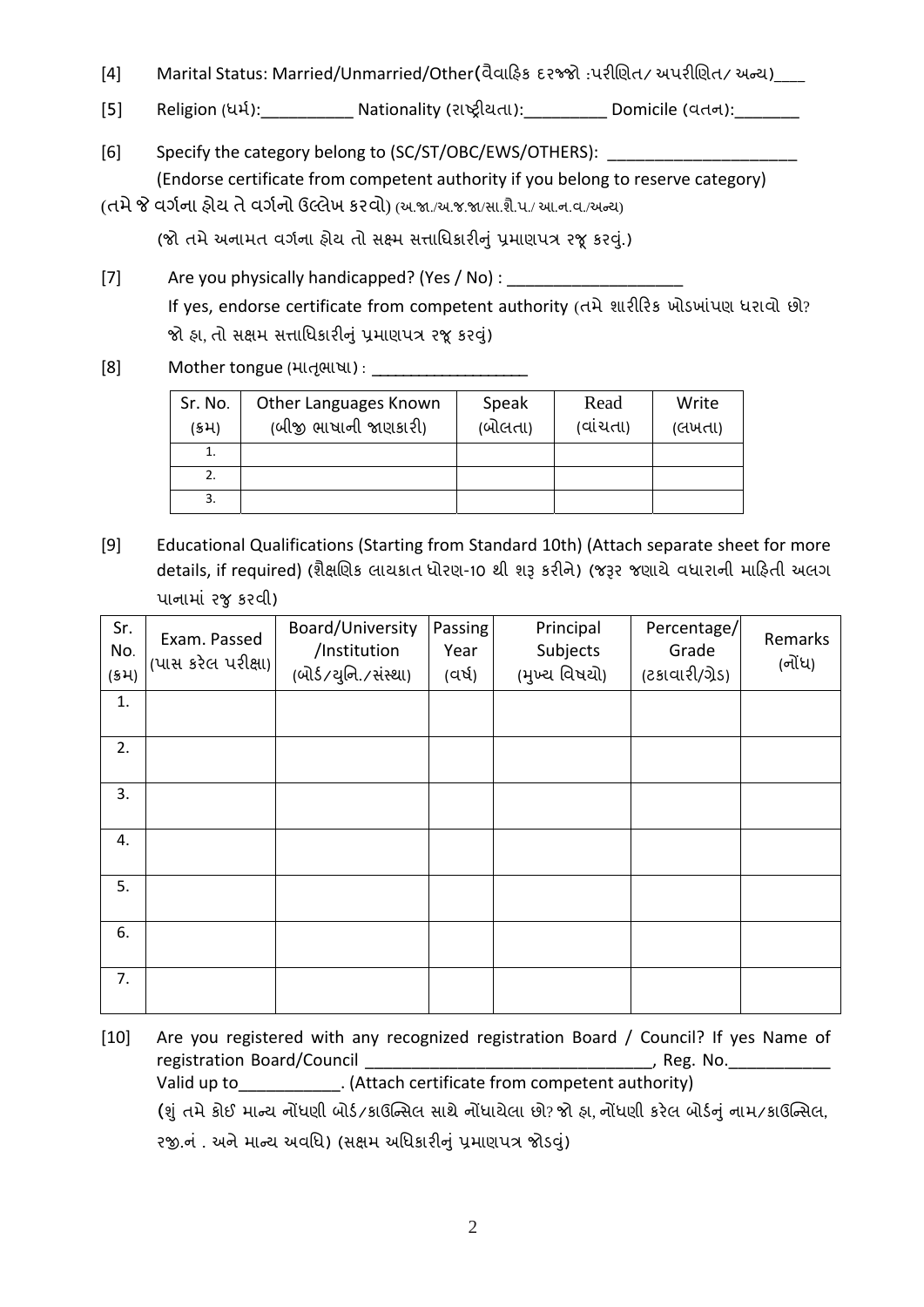| $[11]$ | Details of Experience: (Attach separate sheet for more details, if required) |
|--------|------------------------------------------------------------------------------|
|        | (અનુભવની વિગત) (જરૂર જણાયે વધારાની માહિતી અલગ પાનામાં રજૂ કરવી)              |

| Sr.<br>No.       | Name & Address<br>of the employer                                                                                                                                                                                                              | <b>Designation</b><br>(ફોદ્દો) | Date (તારીખ)<br>From | To     | Pay<br>Scale<br>(પગાર | <b>Full Time</b><br>(કુલ ટાઇમ) | Remarks<br>(નોંધ) |
|------------------|------------------------------------------------------------------------------------------------------------------------------------------------------------------------------------------------------------------------------------------------|--------------------------------|----------------------|--------|-----------------------|--------------------------------|-------------------|
| $(s)$ 4)         | (નોકરીદાતાનું નામ અને સરનામું)                                                                                                                                                                                                                 |                                | (કચાંથી)             | (સુધી) | ધોરણ)                 |                                |                   |
| 1.               |                                                                                                                                                                                                                                                |                                |                      |        |                       |                                |                   |
| 2.               |                                                                                                                                                                                                                                                |                                |                      |        |                       |                                |                   |
| 3.               |                                                                                                                                                                                                                                                |                                |                      |        |                       |                                |                   |
| $\overline{4}$ . |                                                                                                                                                                                                                                                |                                |                      |        |                       |                                |                   |
| 5.               |                                                                                                                                                                                                                                                |                                |                      |        |                       |                                |                   |
| $[12]$           | Typing and Computer Knowledge: (Attach Certificate)<br>(ટાઇપિંગ અને કમ્પ્યૂટર જ્ઞાનની વિગત) (જરૂરી પ્રમાણપત્ર જોડવું)                                                                                                                          |                                |                      |        |                       |                                |                   |
|                  | Typing (WPM) : Gujarati: _________ Hindi: _________ English: _________<br>(ટાઇપિંગ-પ્રતિ મિનિટ ઝડપ) : (ગુજરાતી) (હિન્દી) (અંગ્રેજી)                                                                                                            |                                |                      |        |                       |                                |                   |
|                  | Computer: CCC: ______ CCC + _____ Any other computer qualification: ______                                                                                                                                                                     |                                |                      |        |                       |                                |                   |
|                  | (કોમ્પ્યુટર) (સી.સી.સી.) (સી.સી.સી.+) (કોમ્પ્યુટરને લગત અન્ય લાયકાત)                                                                                                                                                                           |                                |                      |        |                       |                                |                   |
| $[13]$           | If you have published articles or research papers or books, give details:<br>(લેખો અથવા સંશોધન પત્રો અથવા પુસ્તકો પ્રસિદ્ઘ કર્યા હોય તો તેની વિગત)                                                                                             |                                |                      |        |                       |                                |                   |
| $[14]$           | When you join the service if, you are appointed?<br>(જો આપની નિમણુંક કરવામાં આવે તો ક્યાંરથી નોકરીમાં જોડાઈ શકો?)                                                                                                                              |                                |                      |        |                       |                                |                   |
| $[15]$           | Are you having service agreement / bond with your present employer? Yes / No : _____<br>If yes, attach the copy. (તમારી ફાલની નોકરીમાં તમે કોઈ કરાર / બોન્ડ કર્યો છે? જો ફા તો તેની નકલ<br>જોડવી)                                              |                                |                      |        |                       |                                |                   |
| $[16]$           | Please give name and address of two references (other than your relative), who can<br>certify your work and conduct. (બે પ્રતિષ્ઠિત વ્યક્તિઓના નામ અને સરનામા આપો કે જેઓ તમારા<br>સગા ન ફોય અને તમારા કામ અને ચારિત્રય વિશે અભિપ્રાય આપી શકે.) |                                |                      |        |                       |                                |                   |
|                  |                                                                                                                                                                                                                                                |                                | $[2]$                |        |                       |                                |                   |
|                  |                                                                                                                                                                                                                                                |                                |                      |        |                       |                                |                   |
|                  |                                                                                                                                                                                                                                                |                                |                      |        |                       |                                |                   |
|                  |                                                                                                                                                                                                                                                |                                |                      |        |                       |                                |                   |
| $[17]$           | Details of membership of any professional/academic body.<br>_______________________                                                                                                                                                            |                                |                      |        |                       |                                |                   |
|                  | (કોઇ પ્રતિષ્ઠીત સંસ્થા / એકેડેમીક બોડીના સભ્ય હો તો તેની વિગત)                                                                                                                                                                                 |                                |                      |        |                       |                                |                   |
| $[18]$           | Any other relevant Information (Attach separate sheet for more details, if required)                                                                                                                                                           |                                |                      |        |                       |                                |                   |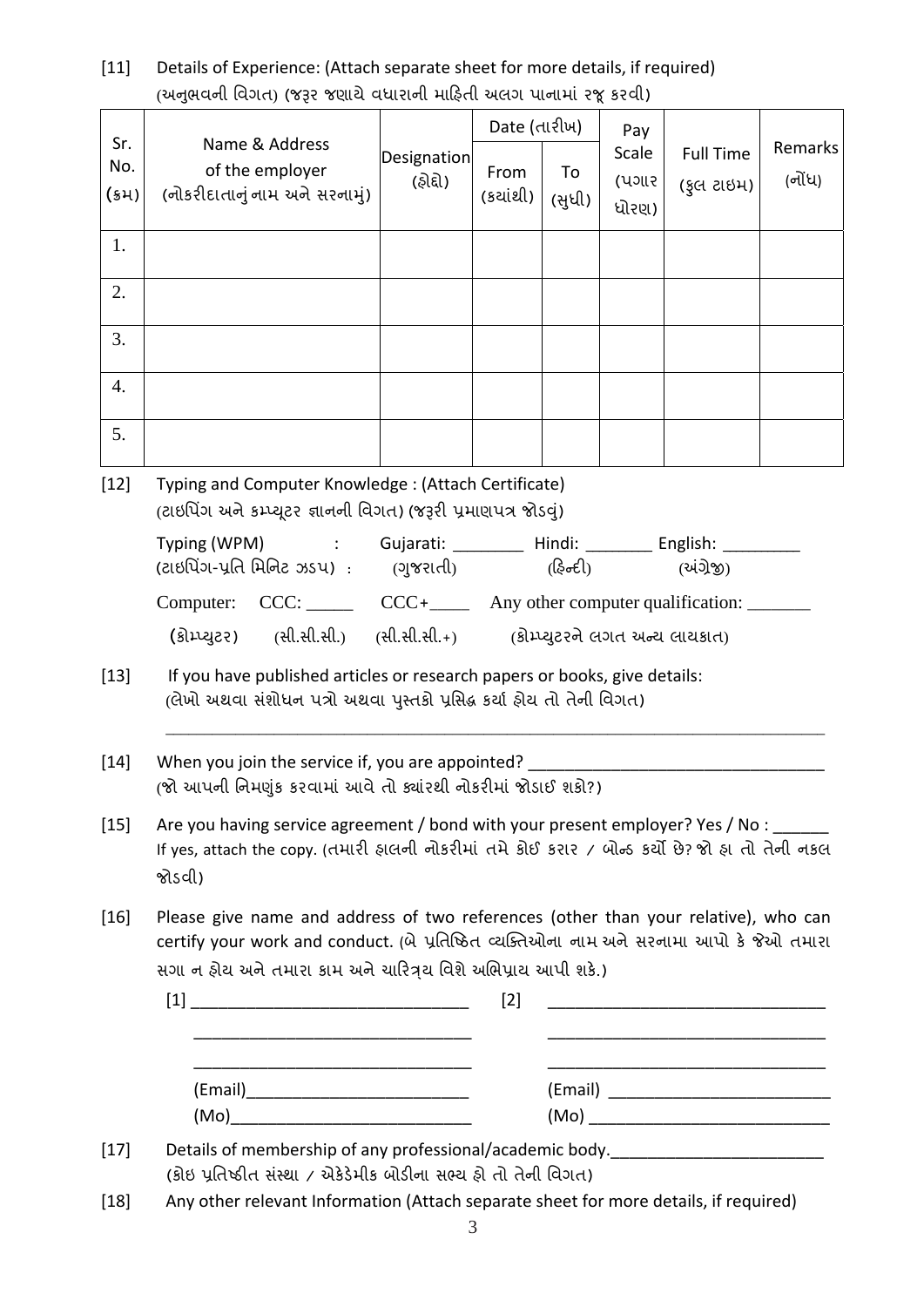(બીજી કોઈ માહિતી હોય તો. જરૂર જણાયે વધારાની માહિતી અલગ પાનામાં રજૂ કરવી)

## [19] List of Self attested copies of certificates / documents attached: (સેલ્ક એટેસ્ટેડ સર્ટીક્રીકેટ/ દસ્તાવેજની નકલોના બીડાણની વિગત)  $1.$  2.  $3.$   $4.$ 5. \_\_\_\_\_\_\_\_\_\_\_\_\_\_\_\_\_\_\_\_\_\_\_\_\_\_\_\_\_\_\_\_\_\_\_\_\_ 6. \_\_\_\_\_\_\_\_\_\_\_\_\_\_\_\_\_\_\_\_\_\_\_\_\_\_\_\_\_\_\_\_\_\_\_\_ 7. \_\_\_\_\_\_\_\_\_\_\_\_\_\_\_\_\_\_\_\_\_\_\_\_\_\_\_\_\_\_\_\_\_\_\_\_\_ 8. \_\_\_\_\_\_\_\_\_\_\_\_\_\_\_\_\_\_\_\_\_\_\_\_\_\_\_\_\_\_\_\_\_\_\_\_  $9.$   $10.$ [20] If any Candidate Disqualified / Compulsory Retired /Suspended / Terminated by UPSC/GPSC / any other Public Service Commission / Government / Semi Government / PSU / University / Other College, please provide details (યુનિયન પબ્લીક સર્વિસ કમીશન, ગુજરાત જાહેર સેવા આયોગ કે અન્ય જાહેર સેવા આયોગ અથવા અન્ય સરકારી / અર્ધ સરકારી / સરકાર હસ્તકની સંસ્થાઓ / યુનિવર્સિટી / અન્ય કોલેજ ઘ્વારા પસંદ થયેલ ઉમેદવાર ગેરલાયક ઠરાવેલ હોય અથવા કરજીયાત નિવૃતિ, Įખસદ કેબરતરફ કરવામાં આવેલ હોય તો તેની િવગત) I \_\_\_\_\_\_\_\_\_\_\_\_\_\_\_\_\_\_\_\_\_\_\_\_\_\_\_\_\_\_\_\_\_\_\_\_\_\_\_\_\_solemnly declare that, the particulars furnished in this application are true and correct. I clearly understand that, any misstatement of fact contained herein or willful concealment of any materials, facts etc. liable to appropriate actions against me as decided by IPGT&RA, Gujarat Ayurved University, Jamnagar. (ફં પ્રતિજ્ઞાપૂર્વક જાફેર કરું છું કે આ અરજીમાં લખવામાં આવેલ તમામ ફકીકત સાચી અને ખરી છે તે ફં સારી રીતે સમજું છું. મારા ઘ્વારા જાણીબુઝીને રજુ કરવામાં આવેલ ખોટી ફકીકત, વિગતો વિગેરે માટે આઈ.પી.જી.ટી.એન્ડ આર.એ., ગજરાત આયર્વેદ યનિવર્સિટી. જામનગર નક્કી કરે તે પગલાં મારી સામે લઇ શકશે.) Place (સ્થળ) : \_\_\_\_\_\_\_\_\_\_\_\_\_\_\_ Date (તારીખ) : \_\_\_\_\_\_\_\_\_\_\_\_ Name & Signature of the Candidate (ઉમેદવારનું નામ અનેસહી) **Submitted through proper channel**: (Compulsory for candidate belongs to Government / Semi Government / Grant in aid Institute / PSU / University) (સંસ્થ્યા મારફત અરજી) (સરકારી / અર્ધસરકારી / સરકારના જાહેર સાહસો / ગ્રાંટ ઇન એઈડ સંસ્થા / યુનિવર્સિટીમાં ફરજો બજાવતાં ઉમેદવાર માટે ફરજીયાત) I hereby declare that, all statements made by applicant are true and correct to the best of my knowledge and belief. If he/she will be appointed in the IPGT&RA, Gujarat Ayurved University, Jamnagar he/she can be relieved from this Institute within month/s. (આથી હું જણાવું છુ કે, અરજદારે ઉપર જણાવેલી વિગતો મારી માહિતી અને માન્યતા મુજબ ખરી છે. એમને આઈ.પી.જી.ટી.એન્ડ આર.એ.,ગુજરાત આયુર્વેદ યુનિવર્સિટી, જામનગરમાં નિમણુંક આપવામાં આવશે તો આ સંસ્થામાંથી \_\_\_\_\_\_ મહિનામાં છુટા કરી શકાશે.) Place (સ્થળ) : \_\_\_\_\_\_\_\_\_\_\_\_\_ Date (તારીખ) : \_\_\_\_\_\_\_\_\_\_\_ Name & Signature of the Employer with Seal (ખાતાના વડાનું નામ, સહી અનેિસકકો)

Note : The application should be in the candidate's own handwriting. (ઉમેદવારે પોતાના હસ્તાક્ષરમાં જ અરજી કરવાની રહેશે)